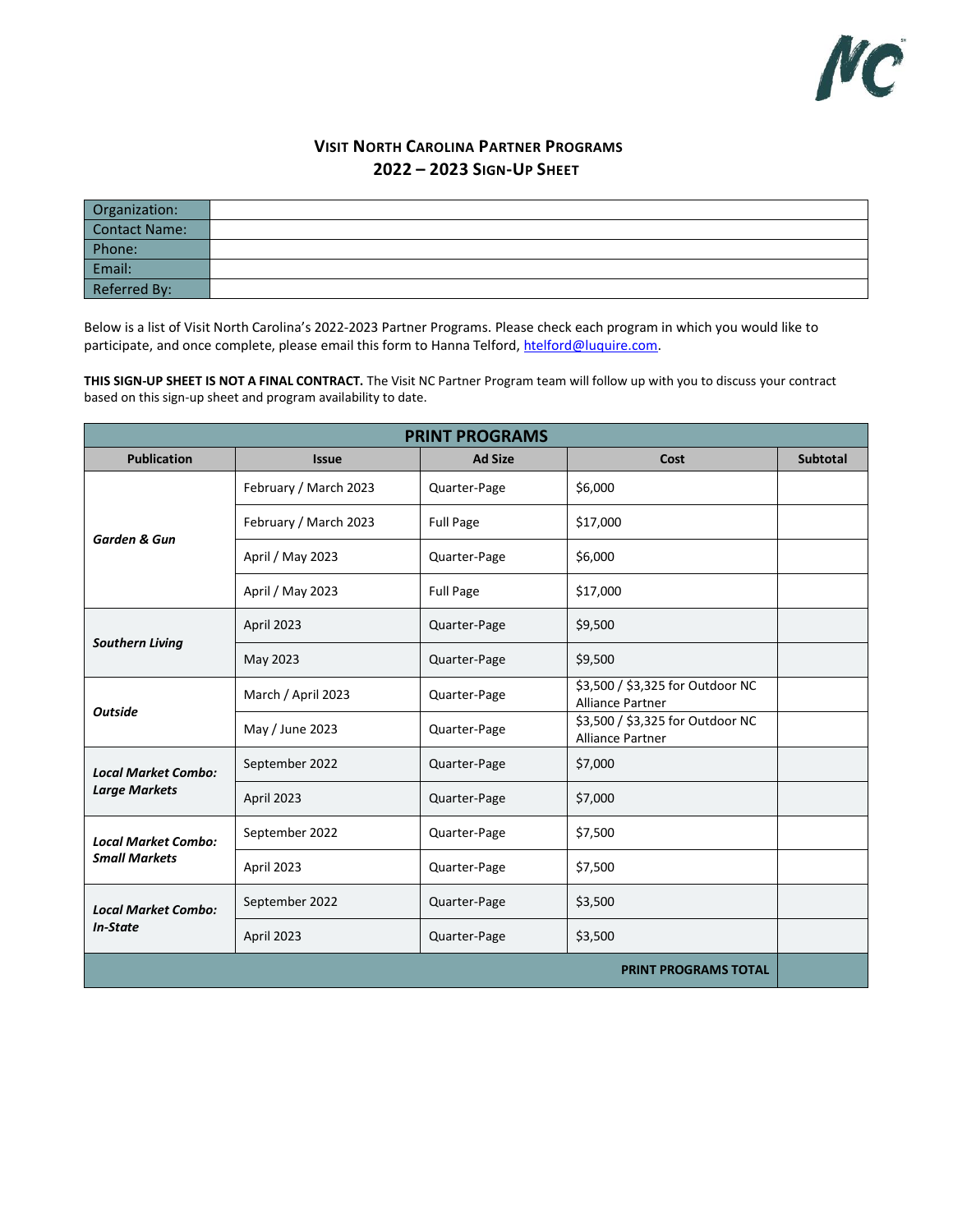

| <b>DIGITAL PROGRAMS</b>           |                                                                                                                                                                                                                                |                                                               |                                                        |          |
|-----------------------------------|--------------------------------------------------------------------------------------------------------------------------------------------------------------------------------------------------------------------------------|---------------------------------------------------------------|--------------------------------------------------------|----------|
| Program                           | <b>Program Option</b>                                                                                                                                                                                                          | <b>Flight</b><br>Please write in or select<br>desired timing. | Cost                                                   | Subtotal |
|                                   | Display only                                                                                                                                                                                                                   | Month:                                                        | \$1,500 / \$1,425<br><b>Outdoor NC Alliance</b>        |          |
|                                   | Display only                                                                                                                                                                                                                   | Month:                                                        | \$3,000 / \$2,850<br>Outdoor NC Alliance               |          |
| Sojern                            | Pick up to 2:<br>Display<br>Native<br>Video                                                                                                                                                                                    | Month:                                                        | \$5,000 / \$4,750<br><b>Outdoor NC Alliance</b>        |          |
|                                   | Pick up to 3:<br>Display<br>Native<br>Video                                                                                                                                                                                    | Month:                                                        | \$10,000 & up /<br>\$9,500 Outdoor NC<br>Alliance & up |          |
| <b>AdTheorent Holistic</b>        | Tier 1                                                                                                                                                                                                                         | Month:                                                        | \$5,000                                                |          |
| <b>ROI Measurement</b><br>Program | Tier 2                                                                                                                                                                                                                         | Month:                                                        | \$10,000                                               |          |
|                                   | Display Only                                                                                                                                                                                                                   |                                                               | \$5,000                                                |          |
| <b>Travel Spike</b>               | Contextual Content Ad Product + Display                                                                                                                                                                                        |                                                               | \$10,000                                               |          |
| <b>Unified Partnerships</b>       | Audience:<br>Tier 1<br>Video<br>Adventure<br>$\Box$<br>Post<br><b>Experience Seeker</b><br>L<br><b>Cultural Explorer</b><br>Story Ad<br>Static<br><b>Golf Enthusiast</b><br>$\Box$<br>Overnight Visitor<br>Post<br>Day Tripper | 30-day period between<br>July 2022 - June 2023:               | \$5,000                                                |          |
| <b>Social Platform</b><br>Program | Audience:<br>Tier 2<br>Video<br>Adventure<br>$\Box$<br>Post<br><b>Experience Seeker</b><br>Cultural Explorer<br>Story Ad<br>Static<br><b>Golf Enthusiast</b><br>Overnight Visitor<br>Post<br>Day Tripper                       | 30-day period between<br>July 2022 - June 2023:               | \$10,000                                               |          |
| <b>AccuWeather</b><br>Program     | Tier 1                                                                                                                                                                                                                         | 1-month flight<br>between July 2022 -<br>June 2023:           | \$2,500                                                |          |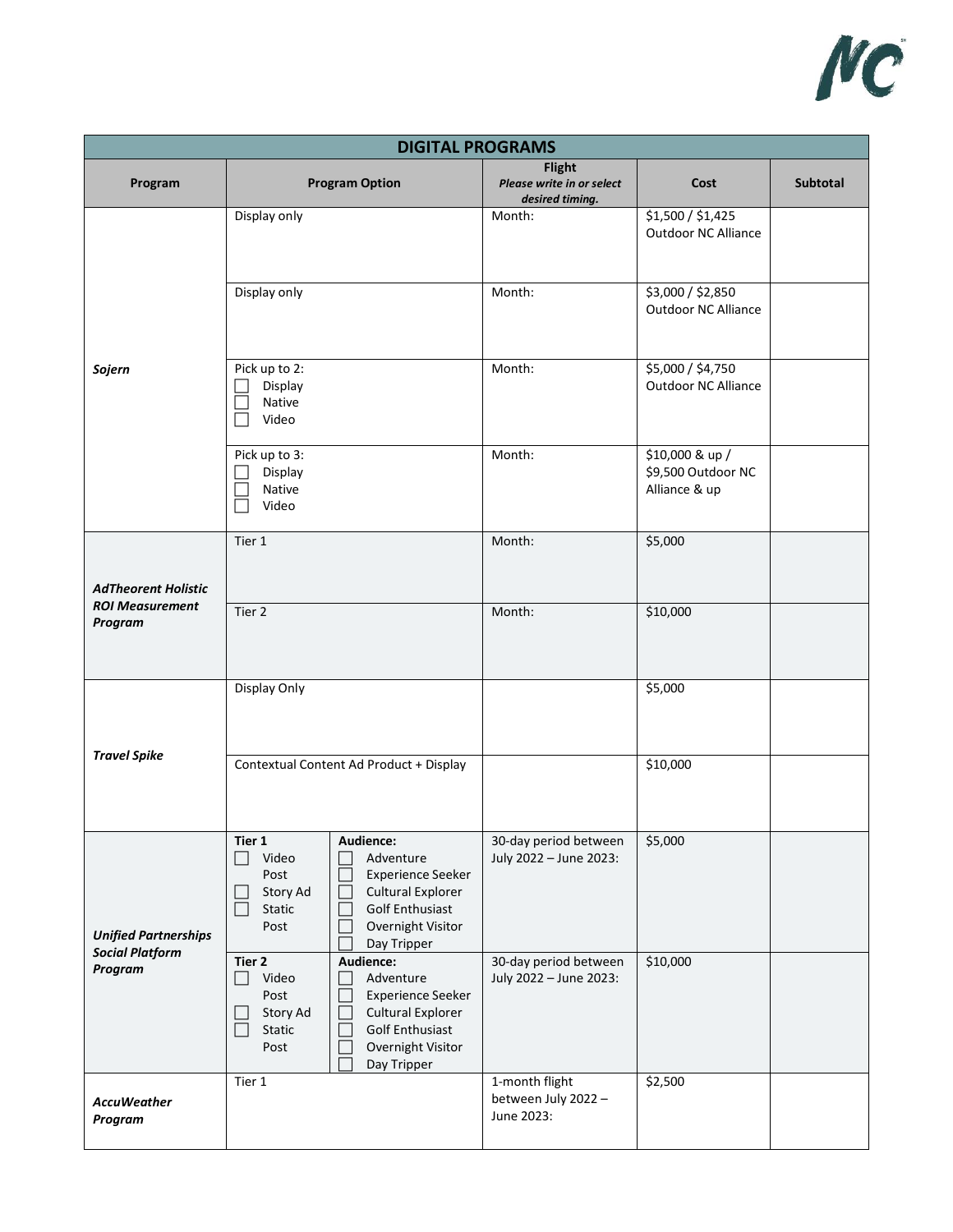

|                                                              | Tier 2                             | 1-month flight<br>between July 2022 -<br>June 2023: | \$5,000                                                        |
|--------------------------------------------------------------|------------------------------------|-----------------------------------------------------|----------------------------------------------------------------|
|                                                              | Tier 3                             | 1-month flight<br>between July 2022 -<br>June 2023: | \$10,000                                                       |
|                                                              | <b>Vacation Planners</b>           | 1-month flight<br>between July 2022 -<br>June 2023: | \$10,000                                                       |
|                                                              | Epicurean                          | 1-month flight<br>between July 2022 -<br>June 2023: | \$10,000                                                       |
| <b>Special Interest</b>                                      | Outdoor Adventure                  | 1-month flight<br>between July 2022 -<br>June 2023: | \$10,000 / \$9,500<br>for Outdoor NC<br>Alliance               |
| Social-Powered<br><b>Mobile</b>                              | <b>Golf Enthusiasts</b>            | 1-month flight<br>between July 2022 -<br>June 2023: | \$10,000                                                       |
|                                                              | Arts & Culture                     | 1-month flight<br>between July 2022 -<br>June 2023: | \$10,000                                                       |
|                                                              | Retire                             | 1-month flight<br>between July 2022 -<br>June 2023: | \$10,000 / \$9,500<br>for Certified<br>Retirement<br>Community |
|                                                              | Overnight Traveler                 | 1-month flight<br>between July 2022 -<br>June 2023: | \$7,500                                                        |
| <b>Special Interest Site</b><br>Lists Display / Pre-<br>Roll | Core Bold Traveler                 | 1-month flight<br>between July 2022 -<br>June 2023: | \$7,500                                                        |
|                                                              | <b>Bold Outdoor Urban Traveler</b> | 1-month flight<br>between July 2022 -<br>June 2023: | \$7,500 / \$7,125 for<br>Outdoor NC Alliance                   |
| <b>Special Interest</b><br><b>Behavioral OTT / CTV</b>       | Overnight Traveler                 | 1-month flight<br>between July 2022 -<br>June 2023: | \$10,000                                                       |
|                                                              | Core Bold Traveler                 | 1-month flight<br>between July 2022 -<br>June 2023: | \$10,000                                                       |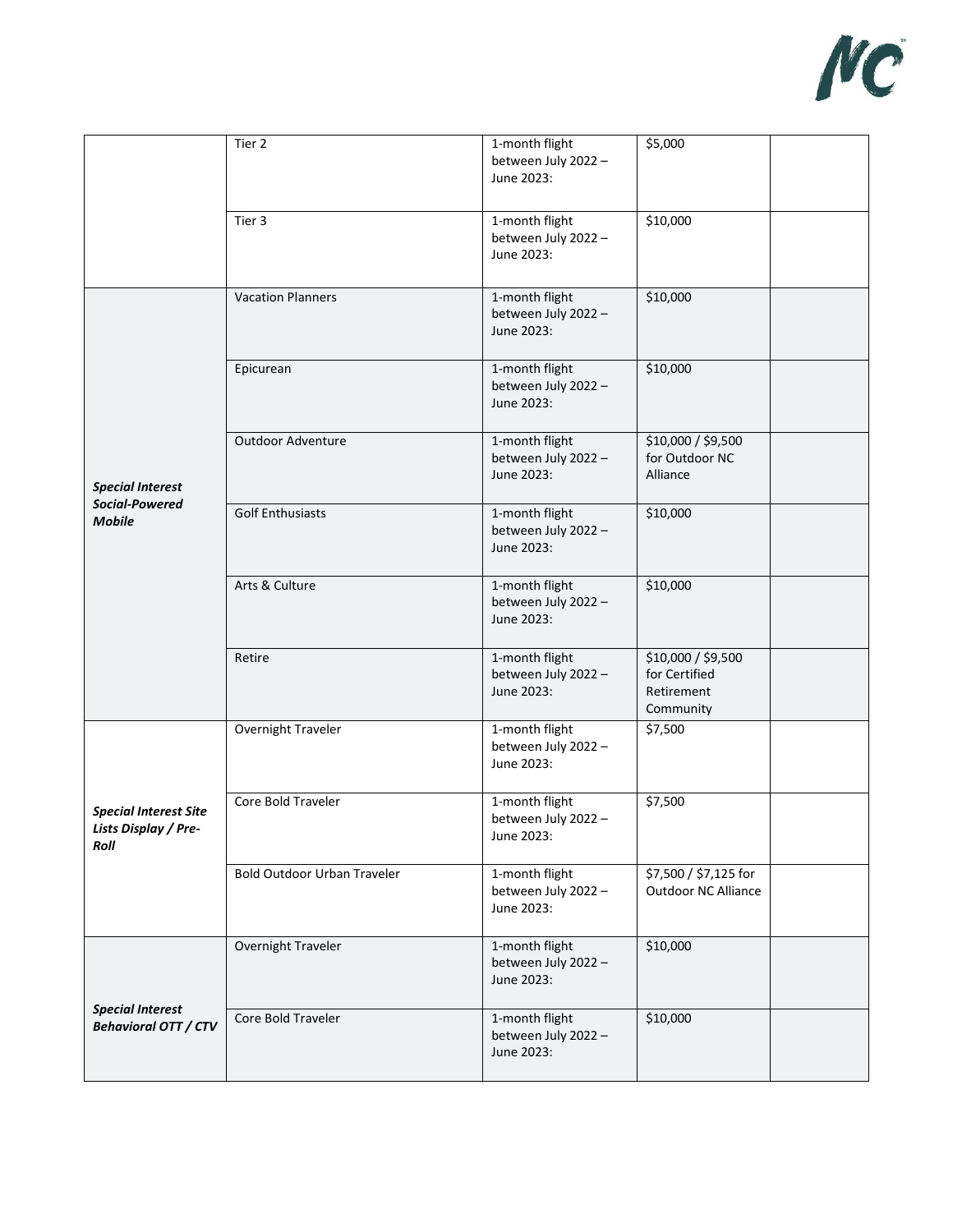

|                                                     | <b>Bold Outdoor Urban Traveler</b>          | 1-month flight<br>between July 2022 -<br>June 2023:                                                                                                                                                                                                                                                                                                                                                                                                                                                                                                                     | \$10,000 / \$9,500<br>for Outdoor NC<br>Alliance    |  |
|-----------------------------------------------------|---------------------------------------------|-------------------------------------------------------------------------------------------------------------------------------------------------------------------------------------------------------------------------------------------------------------------------------------------------------------------------------------------------------------------------------------------------------------------------------------------------------------------------------------------------------------------------------------------------------------------------|-----------------------------------------------------|--|
| <b>Campground &amp; Park</b><br>Wi-Fi Sponsorship   | Display only                                | Month:                                                                                                                                                                                                                                                                                                                                                                                                                                                                                                                                                                  | \$5,000 / \$3,800<br>Outdoor NC Alliance            |  |
|                                                     | <b>ROS Display</b>                          | Select desired timing:<br>Sept. 1 - Oct. 31,<br>$\Box$<br>2022<br>March 1 - April 30,<br>$\vert \ \ \vert$<br>2023                                                                                                                                                                                                                                                                                                                                                                                                                                                      | \$5,000                                             |  |
| <b>Garden &amp; Gun</b><br><b>Digital Program</b>   | ROS Display + One-week Homepage<br>Takeover | Select desired timing:<br>Option 1<br>Sept. 1 - Oct. 31,<br>2022<br>Select desired<br>homepage takeover<br>timing:<br>Sept. 5-11, 2022<br>$\Box$<br>Sept. 19 - 25, 2022<br>$\Box$<br>Sept. 26 – Oct. 2,<br>$\Box$<br>2022<br>Oct. $10 - 16$ , 2022<br>$\Box$<br>Oct. 17 - 23, 2022<br>$\Box$<br><b>Option 2</b><br>March 1 - April 30,<br>2023<br>Select desired<br>homepage takeover<br>timing:<br>March $6 - 12$ ,<br>$\Box$<br>2023<br>March 20 - 26,<br>$\Box$<br>2023<br>March 27 - April 2,<br>$\Box$<br>2023<br>April 3-9, 2023<br>$\Box$<br>April 17 - 23, 2023 | \$10,000                                            |  |
| <b>Outside Dedicated</b><br>E-newsletter<br>Program |                                             | Select desired timing:<br>Sept. 19, 2022<br>Sept. 26, 2022<br>Oct. 10, 2022<br>Oct. 24, 2022<br>March 6, 2023<br>March 20, 2023<br>April 3, 2023<br>April 17, 2023                                                                                                                                                                                                                                                                                                                                                                                                      | \$3,000 / \$2,375 for<br><b>Outdoor NC Alliance</b> |  |
| <b>Our State Travel</b><br>E-newsletter<br>Program  |                                             | Select desired timing:<br>September 2022<br>$\vert \ \ \vert$<br>October 2022<br>December 2022<br><b>March 2023</b><br>April 2023                                                                                                                                                                                                                                                                                                                                                                                                                                       | \$1,195                                             |  |
| <b>DIGITAL PROGRAMS TOTAL</b>                       |                                             |                                                                                                                                                                                                                                                                                                                                                                                                                                                                                                                                                                         |                                                     |  |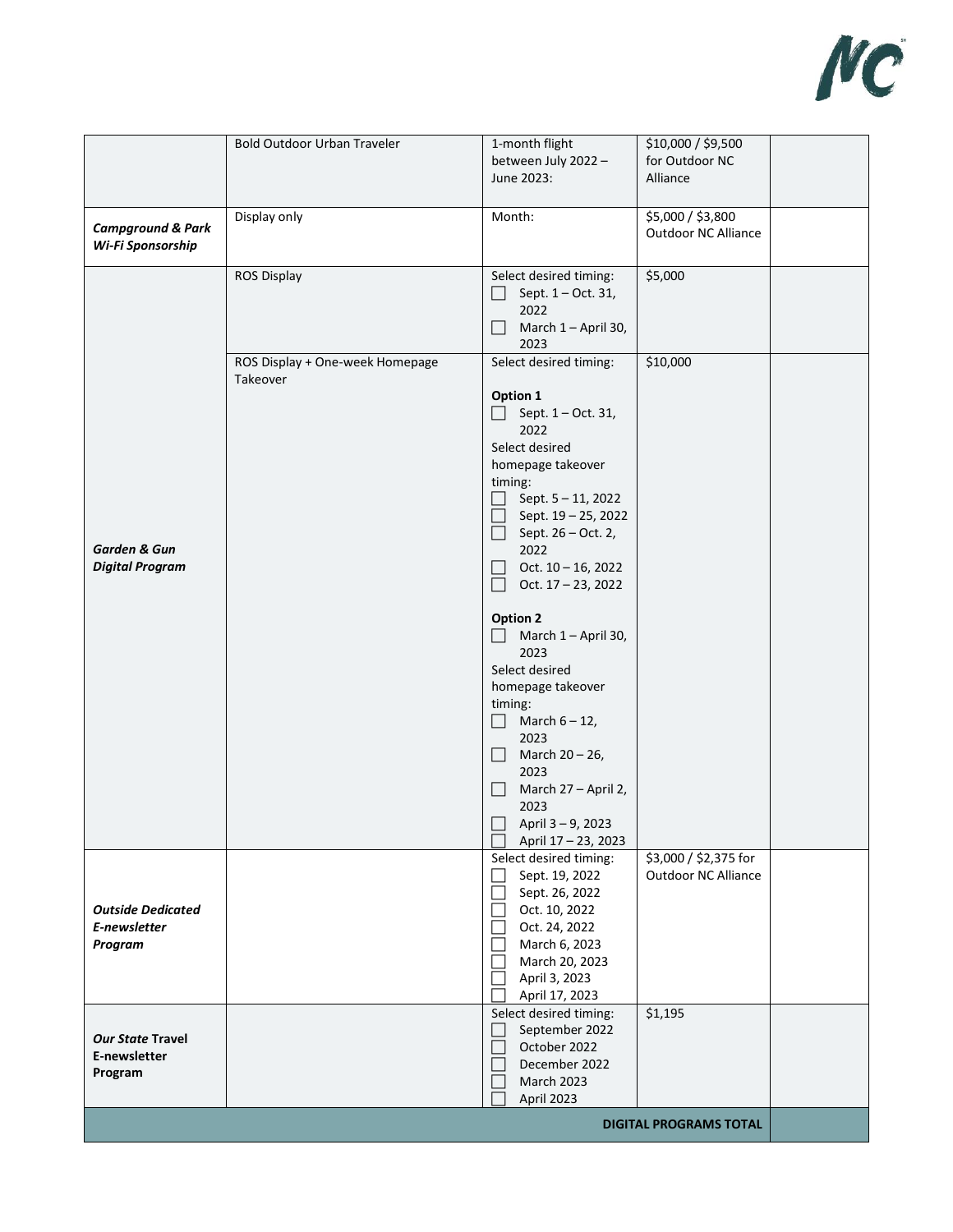

| <b>VISITNC.COM &amp; SOCIAL PROGRAMS</b><br><u>Please note, you may sign up for only ONE social media program per month</u> |                                                                                                                     |         |                                                                                                                                                                    |                 |
|-----------------------------------------------------------------------------------------------------------------------------|---------------------------------------------------------------------------------------------------------------------|---------|--------------------------------------------------------------------------------------------------------------------------------------------------------------------|-----------------|
| Program                                                                                                                     | <b>Flight</b>                                                                                                       | Cost    | Desired Timing / Placement**<br>**Please write in or select<br>desired timing. Contracts cannot be formalized until<br>timing AND placement are noted.             | <b>Subtotal</b> |
| <b>Interest Overview</b><br><b>Page Feature</b>                                                                             | Select desired flight:<br>July 1 - Dec. 31, 2022<br>Jan. 1 - June 30, 2023                                          | \$1,500 | Select desired placement:<br>Spa & Wellness<br>Kids & Family<br>Eat & Drink<br><b>Outdoor Adventures</b><br><b>Natural Attractions</b><br><b>Romantic Getaways</b> |                 |
| <b>Seasonal Overview</b><br><b>Page Feature</b>                                                                             | 12 months                                                                                                           | \$2,000 | Select desired timing:<br>Second Half of Summer 2022 & First<br>Half of Summer 2023<br><b>Fall 2022</b><br>×.<br>Holiday 2022 - 2023<br>Winter 2023<br>Spring 2023 |                 |
| <b>Native Advertising</b>                                                                                                   | 3 months                                                                                                            | \$500   | Indicate desired placement and timing:                                                                                                                             |                 |
| <b>Travel Deals</b>                                                                                                         | 60 days                                                                                                             | \$250   | Quantity:                                                                                                                                                          |                 |
| <b>Travel Deal:</b><br>E-newsletter<br><b>Spotlight</b>                                                                     | 60 days<br>(Includes VisitNC.com Listing)                                                                           | \$500   | Month(s):                                                                                                                                                          |                 |
| <b>Travel Deal: Social</b><br>Promotion                                                                                     | 60 days (Includes<br>$\bullet$<br>VisitNC.com Listing)<br>1 organic Facebook<br>$\bullet$<br>post + paid activation | \$1,375 | Month(s):                                                                                                                                                          |                 |
| <b>Featured Events</b>                                                                                                      | 60 days                                                                                                             | \$150   | Quantity:                                                                                                                                                          |                 |
| <b>Featured Event:</b><br><b>Instagram Story</b><br><b>Promotion</b>                                                        | 60 days (VisitNC.com<br>Listing)<br>24 hours (inclusion in<br>1 Instagram Story)                                    | \$350   | Month:                                                                                                                                                             |                 |
| <b>Featured Event:</b><br>E-newsletter<br><b>Spotlight</b>                                                                  | 60 days (Includes VisitNC.com<br>Listing)                                                                           | \$400   | Month(s):                                                                                                                                                          |                 |
| <b>Featured Event:</b><br><b>Facebook Promotion</b>                                                                         | 60 days (VisitNC.com<br>$\bullet$<br>Listing)<br>Approx. 1 month +<br>paid activation<br>(Facebook Event)           | \$875   | $Month(s)$ :                                                                                                                                                       |                 |
| Thank You Email<br>Sponsorship                                                                                              | Quarterly                                                                                                           | \$350   | Select desired timing:<br><b>Fall 2022</b><br>Winter 2022 - 2023<br>Spring 2023<br>Summer 2023                                                                     |                 |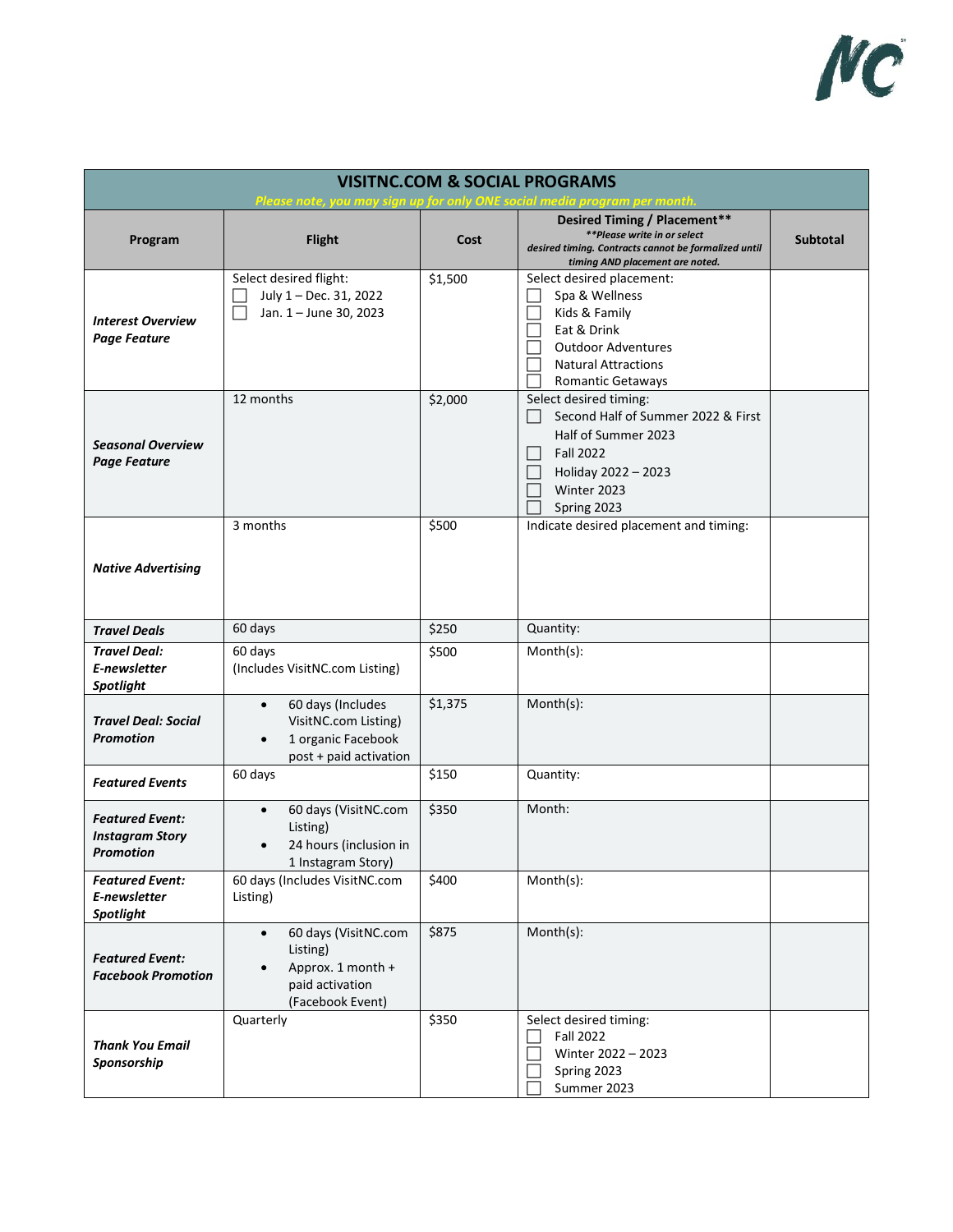

| <b>Custom Content</b><br>Program*<br>*Partners who have<br>more than three (3)<br><b>Custom Content</b><br>stories on the site will<br>be required to sign<br>up for a Custom<br>Content Refresh | 1 month   | \$3,000                            | Month:                                                                                                                                                                                                                                                                                                                |  |
|--------------------------------------------------------------------------------------------------------------------------------------------------------------------------------------------------|-----------|------------------------------------|-----------------------------------------------------------------------------------------------------------------------------------------------------------------------------------------------------------------------------------------------------------------------------------------------------------------------|--|
| <b>Custom Content</b><br><b>Refresh Program</b>                                                                                                                                                  | 1 month   | \$1,250                            | Month:                                                                                                                                                                                                                                                                                                                |  |
| <b>Featured Content</b><br>Sponsorship                                                                                                                                                           | 12 months | \$1,000                            | <b>Fall 2022</b><br>Lesser-Known Autumn Adventures<br>Great Coffeeshops<br>$\mathbf{L}$<br>Winter 2022-2023<br><b>Unique Romantic Experiences</b><br><b>Luxurious Hotel Tubs</b><br>$\Box$<br>Spring 2023<br>Dog-Friendly Hotels<br><b>Romantic Weddings Venues</b><br>Summer 2023<br>Beautiful Places to Visit in NC |  |
| <b>Instagram UGC</b><br><b>Promotion</b>                                                                                                                                                         | 1 post    | \$1,000                            | Month:                                                                                                                                                                                                                                                                                                                |  |
| <b>Instagram Story</b><br><b>Features</b>                                                                                                                                                        | 24 hours  | \$700                              | Month:                                                                                                                                                                                                                                                                                                                |  |
| <b>Social Media</b><br>Spotlight                                                                                                                                                                 | 5 posts   | $$2,500 +$<br>expenses<br>incurred | Month:                                                                                                                                                                                                                                                                                                                |  |
|                                                                                                                                                                                                  |           |                                    | <b>VISITNC.COM PROGRAMS TOTAL</b>                                                                                                                                                                                                                                                                                     |  |

| <b>VISIT NC PHOTO NETWORK</b>       |                        |         |                 |
|-------------------------------------|------------------------|---------|-----------------|
| <b>Number of Photos</b>             | <b>Shoot Locations</b> | Cost    | <b>Subtotal</b> |
| 10                                  |                        | \$2,600 |                 |
| 15                                  | З                      | \$3,700 |                 |
| 20                                  | 4                      | \$4,700 |                 |
| <b>VISIT NC PHOTO NETWORK TOTAL</b> |                        |         |                 |

| <b>VIDEO PRODUCTION</b> |                                                                                                                |          |  |
|-------------------------|----------------------------------------------------------------------------------------------------------------|----------|--|
| Length of Video         | Cost                                                                                                           | Subtotal |  |
| 2-3-minute video        | \$10,000                                                                                                       |          |  |
| per video.              | Yes, I am interested in having a 60- or 30-second video produced from the same footage for an additional \$500 |          |  |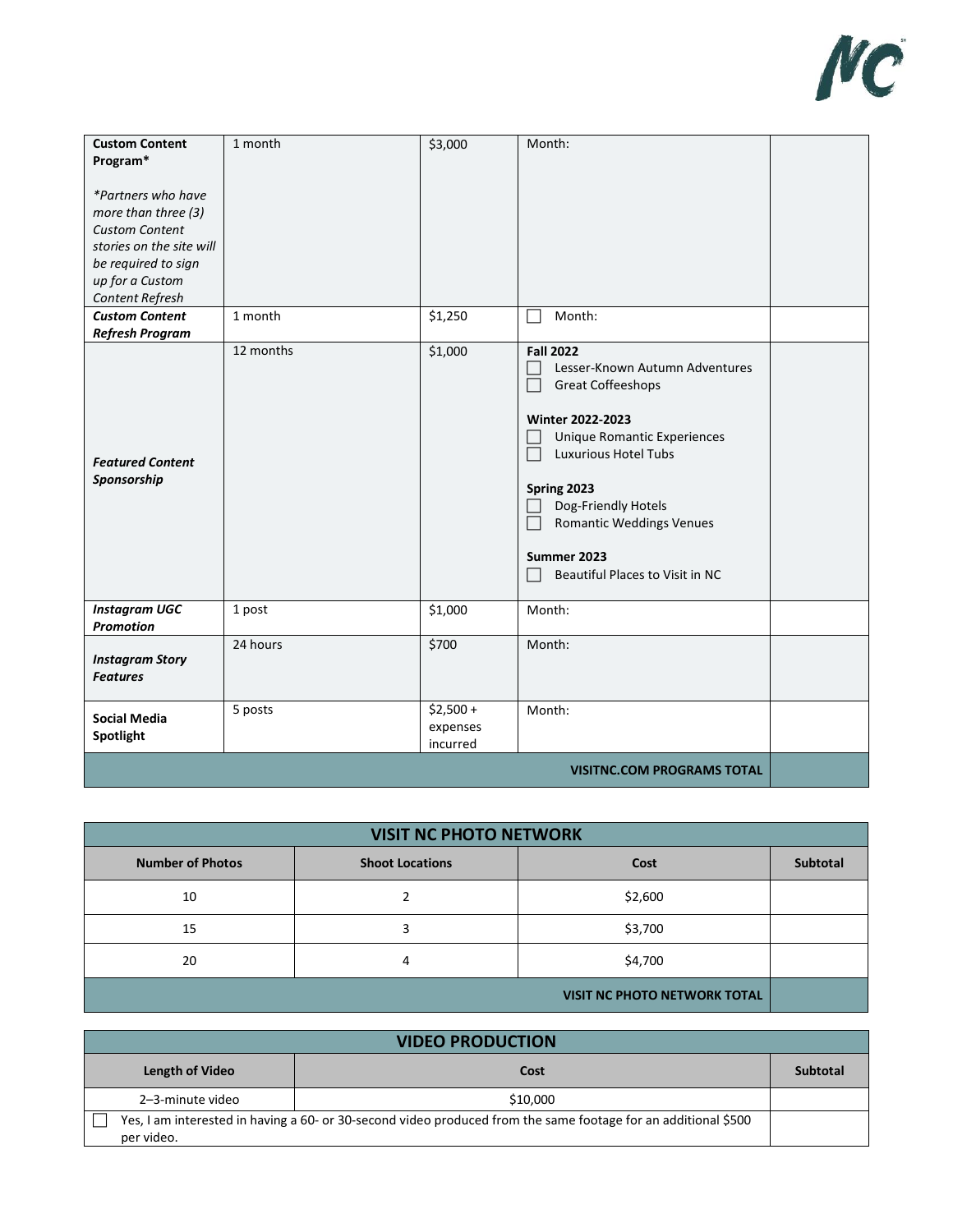

|  | <b>VIDEO PRODUCTION TOTAL</b> |
|--|-------------------------------|

| <b>CREATIVE PRODUCTION PROGRAM</b>       |                                                          |         |                 |
|------------------------------------------|----------------------------------------------------------|---------|-----------------|
| <b>Program Option</b>                    | <b>Desired Timing</b><br>Please write in desired timing. | Cost    | <b>Subtotal</b> |
| <b>Static Banners</b>                    |                                                          | \$3,600 |                 |
| <b>Print Ad</b>                          |                                                          | \$2,800 |                 |
| <b>CREATIVE PRODUCTION PROGRAM TOTAL</b> |                                                          |         |                 |

| <b>ARRIVALIST ANALYTICS</b>                                       |                 |  |  |
|-------------------------------------------------------------------|-----------------|--|--|
| <b>Program Option</b>                                             | <b>Subtotal</b> |  |  |
| I am interested in the Arrivalist Lodging Dashboard \$20,000/year |                 |  |  |
| I am interested in Arrivalist Trip Dashboards \$18,000/year       |                 |  |  |

# **ZARTICO VISITOR INSIGHTS**

 $\Box$  Please check here if you would like to learn more about the Zartico Visitor Insights program and you will be connected with Marlise Taylor, [marlise.taylor@visitnc.com.](mailto:marlise.taylor@visitnc.com)

## **MMGY CUSTOM TRAVELER SEGMENT PROFILE**

Please check here if you would like to learn more about the MMGY Custom Traveler Segment Profile program and you will be connected with Chelsea Bachman, chachman@mmgyintel.com.

#### **KEY DATA | VACATION RENTAL DATA**

Please check here if you would like to learn more about the Key Data | Vacation Rental Data program and you will be connected with Daniel Leifeld, [daniel@keydatadashboard.com.](mailto:daniel@keydatadashboard.com)

#### **DOMESTIC OPPORTUNITIES**

| Please check here if you are interested in the AAA Travel Show and / or the Travel & Adventure Show and you will be connected |
|-------------------------------------------------------------------------------------------------------------------------------|
| with Andre Nabors, andre.nabors@visitnc.com.                                                                                  |

Please check here if you are interested in the Southeast Tourism Society Domestic Showcase or the Group Travel Quarterly Enewsletter and you will be connected with Amanda Baker, [amanda.baker@visitnc.com.](mailto:amanda.baker@visitnc.com)

## **NORTHSTAR MEETINGS GROUP**

Please check here if you would like to learn more about Northstar Meetings Group and you will be connected with Alison Best, [abest@ntmllc.com](mailto:abest@ntmllc.com)

| <b>SPORTSNC</b>                                                                                                                                     |
|-----------------------------------------------------------------------------------------------------------------------------------------------------|
| Please check here if you would like to learn more about SportsNC programs and you will be connected with Amanda Baker,<br>amanda.baker@visitnc.com. |
|                                                                                                                                                     |

### **OUTDOORNC**